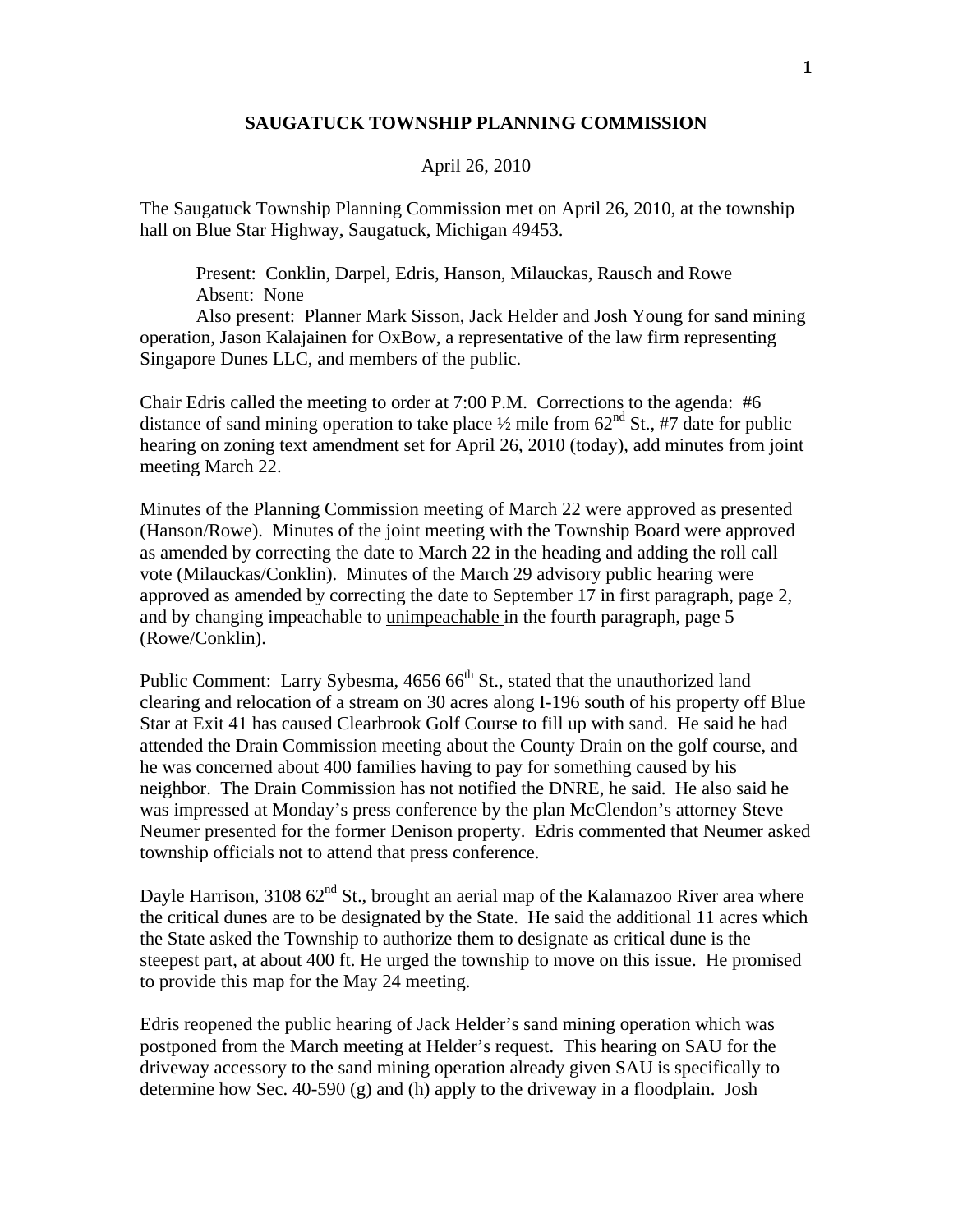Young, 4949 136<sup>th</sup> Ave., Hamilton, who would do the sand mining, displayed an aerial map of the area including all the parcels owned by Helder in the vicinity of  $62<sup>nd</sup>$  St. and M-89. He read his April 16 letter in response to Z. A. Ellingsen's letter of March 5 (see attached). He maintained there are no other easements to Parcel 10 where the sand mining will take place than the one where he proposes to build the driveway from  $62^{nd}$  St. across the floodplain. His cost analysis showed it to be the most cost effective. He added that the DEQ representative walked the area and agreed this was the best access. One alternative route that has been suggested by the opposition is being used for agricultural activities and goes between two homes, and the other that has been suggested would need improvement and extension through another's property. In constructing the proposed driveway, the DEQ requires wetlands dedicated on either side of the 70-foot easement, where no clearing of vegetation is allowed. He discussed the increased "holding area."

Randall Schipper, attorney for Pat and Vicki LePior, neighbors to the site of the proposed driveway, presented points from his letter of April 26: The original SAU was granted without the floodplain information and so an additional SAU must be obtained for the driveway, filling the floodplain requires offsetting "cutting," the site plan submitted to the State differs from the one upon which the SAU was granted by the P. C. in that the required buffer around the mining area is absent, the driveway as proposed would be three feet below the 100-year flood level in an area which floods regularly, the proposed driveway construction is not compatible with existing development, it would present a safety hazard, and there are alternative routes through property owned by Helder. He cast doubt on the DNRE's permit because it was granted without consideration of the floodplain, and he said the DNRE did not require a buffer or have to consider the compatibility with existing development or the safety factor, listed in Sec. 40-590 (h) 7 and 9.

Motion to close public portion of the hearing by Rowe/Hanson, carried.

After some discussion, Hanson made a motion, supported by Milauckas, to table the discussion on access to the sand mining operation until the May meeting so Atty Bultje can be consulted for a choice of the most feasible access to parcel 10 and Helder can submit a revised site plan showing the buffer and proposed storm water protection with the same driveway access. Motion carried. Sisson said there would have to be another public hearing if another driveway cut is projected.

After a brief recess, the meeting reconvened at 9:35 P.M. Edris opened the public hearing on possible zoning text amendments to allow private docks in R-4. Secretary Rausch read the notice published in the newspaper. Edris read into the record a letter from Ken and Vicki Denison requesting amendment to the R-4 zoning to allow them to build a dock. This is the only correspondence on the subject, he said.

Jason Kalajainen, 3435 Ruprecht Way, said OxBow has two docks which need to be replaced, one for students and the other for the Deam family to access their Lake Michigan property. He said Z. A. Ellingsen has told him they cannot even be up-dated without an ordinance amendment.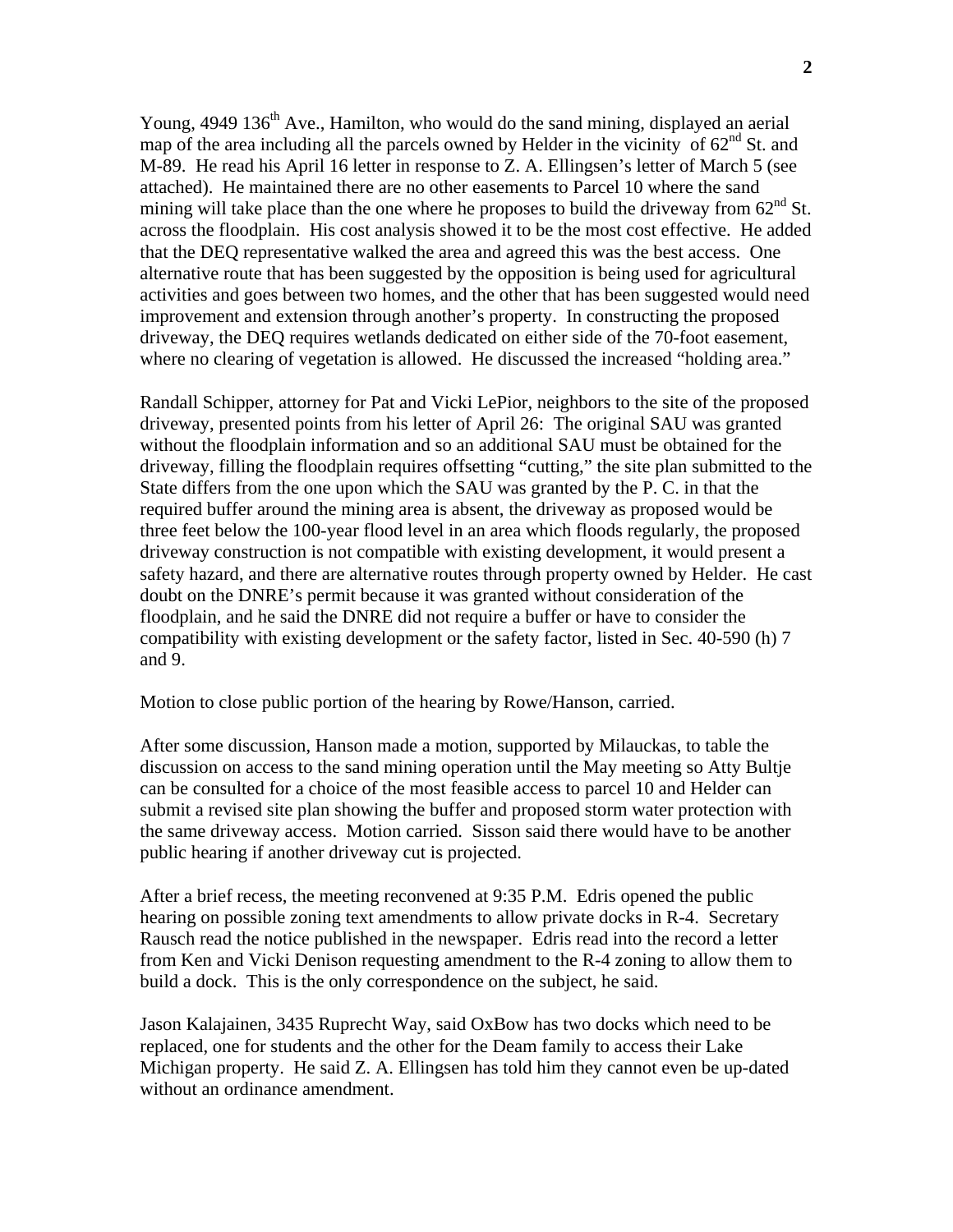Sisson offered his alternatives for adjusting the Table of Uses in Sec. 40-1046, whether to allow by right or with SAU the construction of docks, piers or wharves (non-commercial and not defined as marinas) in Zoning Districts R-3, R-3B and R-4, and his amendments to Sec. 40-342 to allow docks and piers in accordance with the provisions of Article XII, and to Sec. 40-351 to delete the prohibition for boathouses, marinas, docks, wharves and piers in R-4.

Kalajainen asked if there were any designation for public or private bodies of water, and was told No.

Larry Dickie, 6108 Old Allegan Rd., said he thought docks in R-4 should require SAU.

Discussion ensued on riparian rights vs. township ordinances, what difference there is between R-2, R-3 and R-4 and why docks are allowed only through SAU in some places and not others, and how the Water Access chapter applies when so much frontage is involved.

Harrison read from a letter he had written earlier in reference to water access in which he pointed out that excessive and indiscriminate development could occur along the 800 feet of water frontage owned by Singapore LLC and that this area of the River deserves even more protection than the Natural Rivers Overlay District. He asked for a special meeting with the P. C. before a decision is made to present the "Application to the Michigan" Department of Environmental Quality for an Environmental Area Designation under Michigan's Shorelands Protection and Management Act for the Lower Kalamazoo River and adjacent Lake Michigan Coastal Shoreline including Saugatuck's Oval Beach, Ox-Bow Lagoon, and Tallmadge Woods and Marsh," prepared for the Kalamazoo River Protection Association and the Saugatuck Dunes Coastal Alliance. It was mentioned that this information should be for the public, and Harrison was reminded that he could present this at any meeting if he got it on the agenda.

Jane Dickie, 6108 Old Allegan Rd., suggested the P. C. should find out as much as possible about the micro systems at work in this area and keep the right to deliberate, not give a blanket approval to development. Hanson replied that the criteria for docks should be expanded to account for effects on dunes and the natural species.

SheldonWettack, 2933 Lakeshore Dr., asked the reason for not making it SAU when R-3B became R-4, and Milauckas replied that it was an oversight, that the P. C. was thinking of commercial marinas. Wettack further asked if McClendon built docks for residents, it would not be a marina? Sisson replied that docks don't happen without a PUD being approved.

Harrison suggested increasing the water frontage required in R-4 to 200 feet per dock and requiring clustering. Wettack suggested limiting boat size.